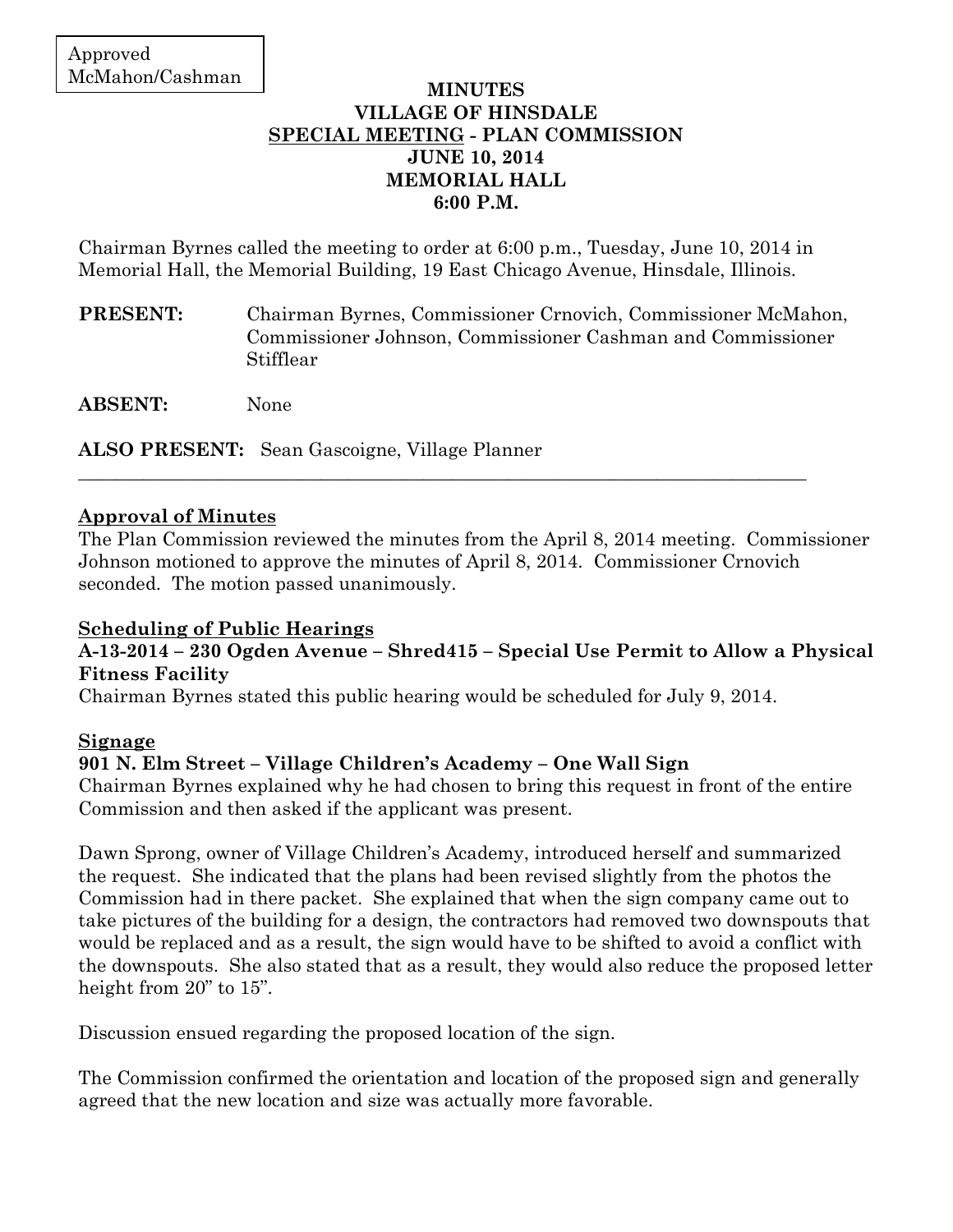#### **Plan Commission Minutes June 10, 2014**

Mr. Gascoigne suggested that due to all the changes, the applicant revise the drawing and application, and resubmit to the Village for approval by the Chairman.

Commissioner Stifflear motioned for approval of a single wall sign at 901 N. Elm – Village Children's Academy, subject to the sign being 15" in height and centered between the downspouts on the southeast façade. Additionally the applicant would resubmit a revised application and drawing reflecting the changes discussed tonight and resubmit for administrative approval by the Plan Commission Chairman. Commissioner Crnovich seconded. The motion was approved unanimously.

# **Exterior Appearance/Site Plan Review**

**330 Chestnut Street - Site Plan/Exterior Appearance Approval for the Construction of a New Two-Story Commercial Building and Associated Site Improvements.** 

Chairman Byrnes introduced the case and asked if the applicant was present.

David Habiger, owner of the property, introduced himself and summarized his request.

Bernie Bartelli, architect from Culligan Abraham, introduced himself and summarized the proposal, including the design process that led to the footprint location and the differing elevations. He then went on to explain the materials being used and how consideration of the single-family homes on the south side of the tracks, led to several of the design concepts and changes made to the original elevations.

Commissioner Crnovich questioned whether staff had received any comments from the neighbors.

Mr. Gascoigne indicated that he couldn't confirm whether the neighbors that showed up at the previous meeting knew about the change of date and time for the special meeting, but that he had advised them after the meeting to keep an eye on the website. He also confirmed that those same two neighbors were those that had written letters of support that were included in the Commissioner's packet.

Mr. Habiger indicated that he has had ongoing conversations with all the neighbors to keep them up to speed and also stated that several of the elevation and design changes were a direct response to the concerns that the neighbors had throughout the process. He then indicated that there were some initial concerns when they first began the project, but that based on the feedback he'd received and letters provided to the Commission, he was confident that everyone was supportive of this request and the changes that were made to the original proposal to accommodate the concerns of the surrounding neighbors.

General discussion ensued and the Commission was extremely complementary of all aspects of this proposal and the willingness of the applicant to work with the neighbors and community to arrive at a design that everyone was happy with.